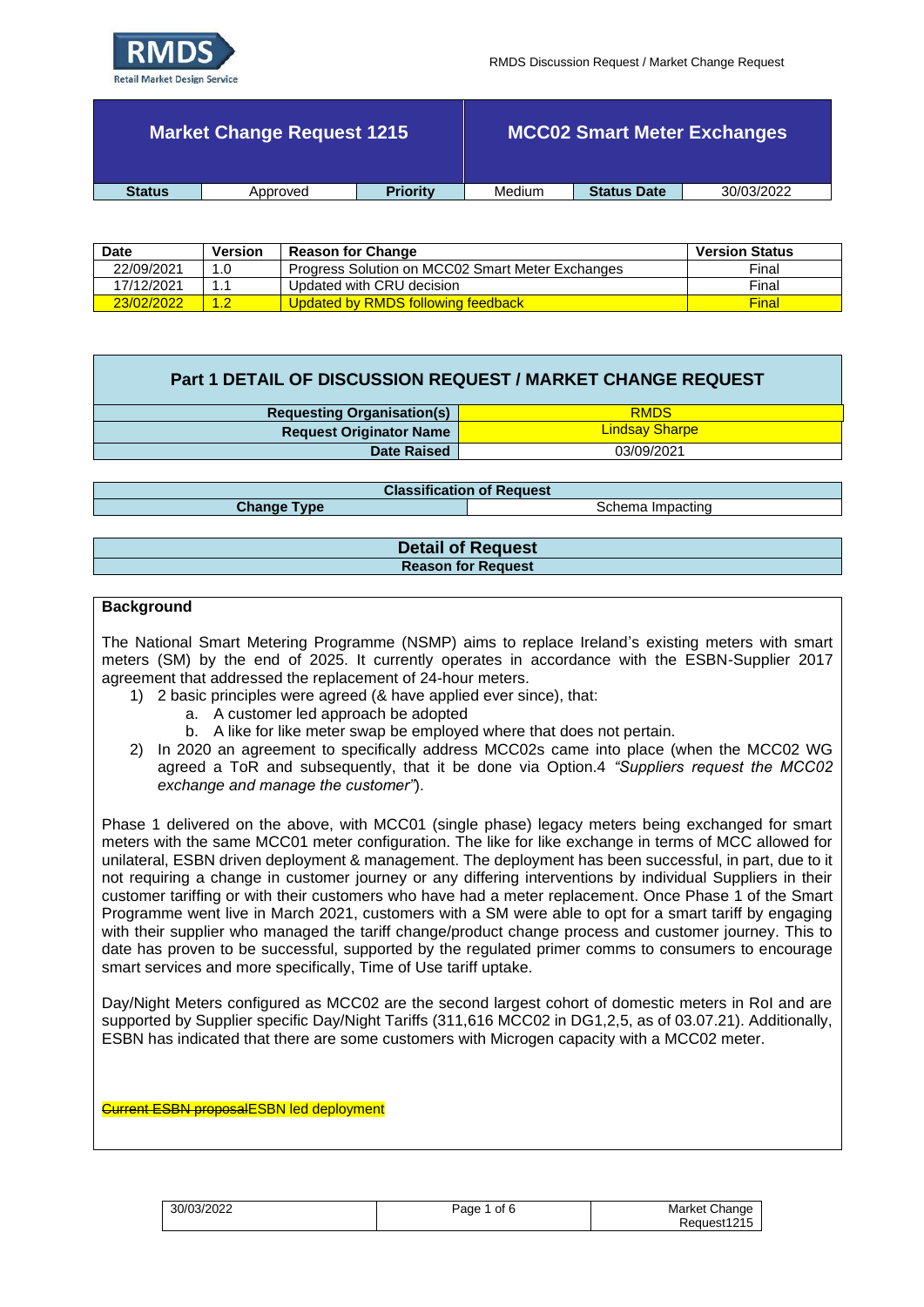From January 2022, ESBN propose to move to a network led approach for the exchange of MCC02 (day/night) meters. ESBN propose to exchange a day/night MCC02 meter with a smart meter, set at MCC16 (Day, Night and Peak) on commissioning.

The network led ESBN deployment approach has been conditionally supported by the CRU (CRU/21/074) which indicates the following "*CRU considers that a Networks Led deployment to MCC02 (day/night) Customers should commence from January 2022 to allow sufficient time for suppliers to update the customer journey*".

## **Customer and supplier concerns:**

The retail market has to date, used MCC's to determine the tariff category/structures that are offered to consumers. Suppliers have historically offered 24hr rates to MCC01 customers and day/night tariffs (different day/night unit rates) to those on MCC02 configurations. This logic continues by aggregation of settlement volumes in accordance with the load profile for that class for those customers (LP2) and the DUoS structures that map to the MCC's.

Notwithstanding the expected circulation of the relevant DR detail from ESBN, this DR is based on the following:

- ESBN exchange MCC02 meter with MCC16 smart meter.
- Customer is moved from Day, Night data recording/read recording to a Day, Night, Peak read recording.
- Suppliers will be advised of a meter exchange and a MCC change along with new readings on suite of MM.

The challenge is, as a standalone body of work, this would result in a tariff change for the customer, thus changing the nature of the bi-lateral contract between customer and supplier.

The current smart tariff change process (as well as all legacy change between 24hr and D/N meters and vice versa) is driven by the customer through the supplier. See MPD 11 and V13 amended MPD24, MPD25, MPD01, MPD02, MPD10. The reason for this is the intrinsic relationship between the MCC and the tariff structure, contract and agreement that the supplier has with their customer. The customer requests a change in tariff, the supplier agrees new terms with the customer and then requests a MCC change to allow those terms to come into effect. Once the meter is changed, the new MCC and the associated read structures are sent to the supplier to be able to calculate their tariff based on the customer and supplier contract. While the customer journey has not yet been defined, it has been suggested, by ESBN:

- That every Day/Night customer would be informed of the change happening via one or more of the existing customer engagement triggers that ESBN issue, (yet to be detailed).
- In parallel the supplier would be sent a list of their customers that have been issued the trigger.
- The expectation is that suppliers would proactively contact the customer and begin a re-contracting journey prior to the exchange taking place.

This proposal has contractual implications that interferes with the existing bi-lateral contract between the supplier and customer, it:

- Would place significant burden on suppliers to engage with all impacted customers to advise of contract term and tariff changes and seek agreement.
- May also prompt a customer to opt out of the programme through non-technical non-participation.
- Poses a risk that a customer may not receive or may not engage with the tariff or contract change communication and will have their meter exchanged without their perceived knowledge or consent.

The proposed meter exchange does not cater for a removal from the meter exchange programme, where a customer does not wish to recontract or does not engage with the process. This is a deficit that exists in the proposal and were it not to be catered for it would interfere with the existing contract between supplier and customer. In addition, we also have concerns that the networks led replacement of MCC02 to MCC16 does not align with current policy / established practice, which offers the customer the choice to activate smart services.

## **Summary:**

| 30/03/2022 | 2 of 6<br>Page | Market Change |
|------------|----------------|---------------|
|            |                | Request1215   |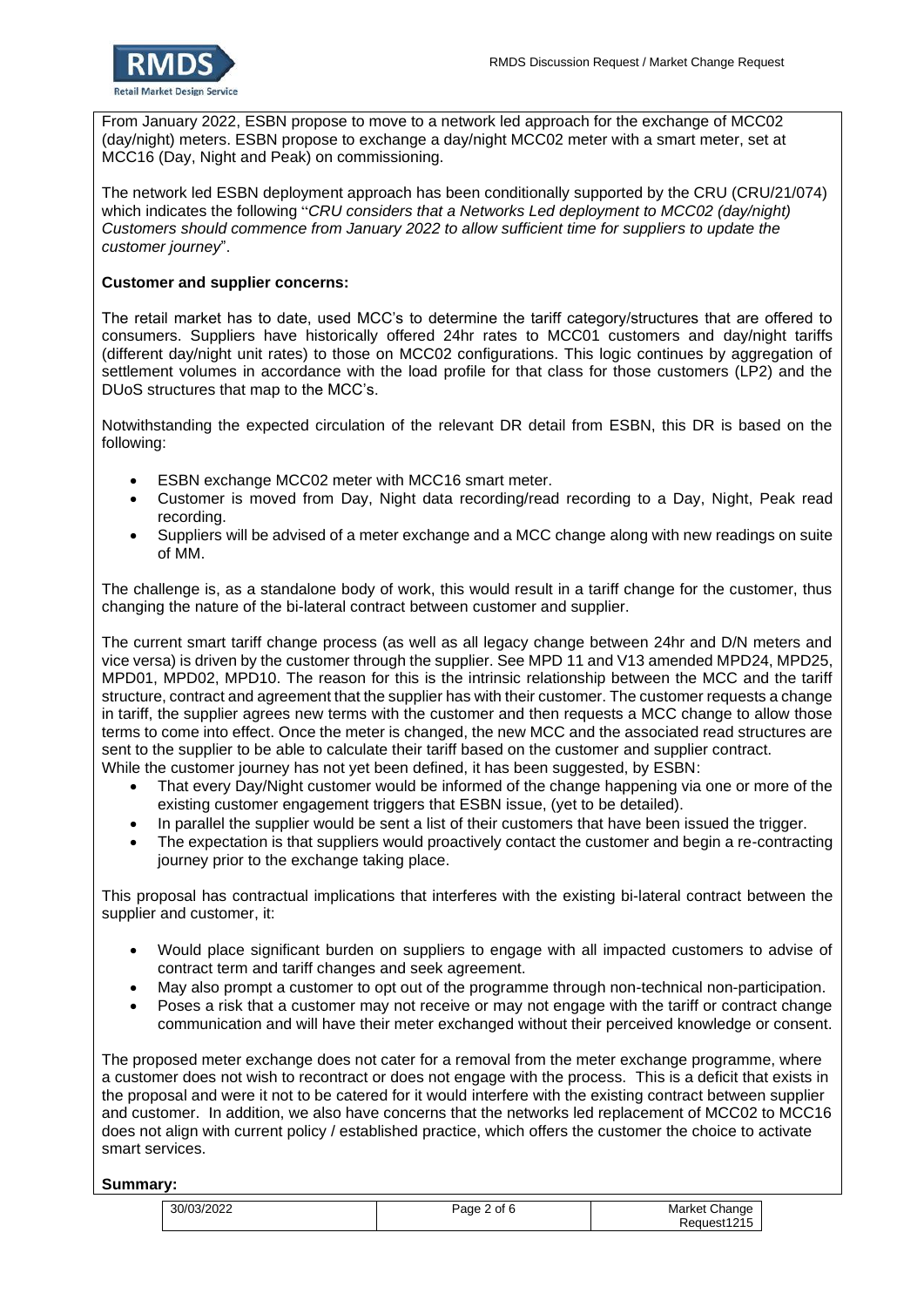

The details above are intended to reflect the level of work and impacts on customer, supplier and the integrity of the NSMP that would result from the current ESBN proposal Networks led approach.

## **Proposed Solution**

CRU recognise that there is a risk that the customer experience could be negatively impacted in a Networks Led approach for MCC02 meter exchanges. However, to allow ESBN to continue deployment, the CRU has approved DR1215 for an enhanced customer-led approach with the following amendments:

- CRU is not mandating for a new MCC to be introduced
- ESBN and suppliers are asked to work together to enhance the customer led approach which facilitates, encourages and provides for mass participation by customers
- ESBN are to work with suppliers who are ready to support smart exchanges for MCC02 customers including in groups/cohorts as agreed between ESBN and suppliers
- In the context of the updated Smart Load Profiles below, the CRU clarifies that the SST price differential cited in previous decision(s) does not need to be in place for day/night customers upon meter exchange.

The Smart Standard Load Profiles for 2022 (LP25, LP27 and LP29) which were recently released by ESBN have been generated using the same standard profile data collected and processed for Day / Night (MCC02) Customers, and used to generate LP2, LP4 and LP6. This negates the potential impact on cost base that would have existed based on the 2021 SST Standard Profiles.

If suppliers wish to offer customers a like for like exchange, the absence of a price differential will enable them to offer an existing D/N customer the same tariff rate that they are currently receiving thus not changing the existing contract between customer and supplier and ensuring the customer has a like for like meter exchange experience. Alternatively, a supplier can engage with the customer directly to transition them to a new TOU tariff supported by a smart meter.

The CRU requests an enhanced customer led approach with ESBN and suppliers working together to facilitate MCC02 customers who wish to have a smart meter installed. The CRU is not requesting a supplier campaign, rather, it is expected that suppliers who are ready to facilitate MCC02 customers to a smart meter exchange, will inform/communicate with their customers in this context.

The CRU is not providing a timeline or definition for the enhanced customer led approach. A customer led approach already exists and the CRU is requesting that suppliers and ESBN work together to enhance that approach. The existing appraoch does not require, albeit would likely be enhanced by, the participation of all suppliers and ESBN.

CRU asks ESB Networks and suppliers to work together to develop and improve the customer journey which is summarised below:

- 1. Suppliers identify MCC02 customers who are in a position to receive a smart meter configured to MCC16 (either for a like for like tariff exchange or for a tariff change agreed with the customer) and send through a list of MPRNs to ESB Networks. This signal for exchange is provided to ESBN only when the customer is ready and supported by their supplier.
- 2. MPRNs will be sent through to ESBN using the agreed spreadsheet process and emailed to [meterop.esbnetworks@esb.ie.](mailto:meterop.esbnetworks@esb.ie)
- 3. MPRNs will be added to the existing ESB Networks deployment plans. ESB Networks will confirm to suppliers an estimated date for exchange.

| 30/03/2022 | 3 of<br>c<br>יחמ≏ | Market Change         |
|------------|-------------------|-----------------------|
|            |                   | ™request, k<br>$\sim$ |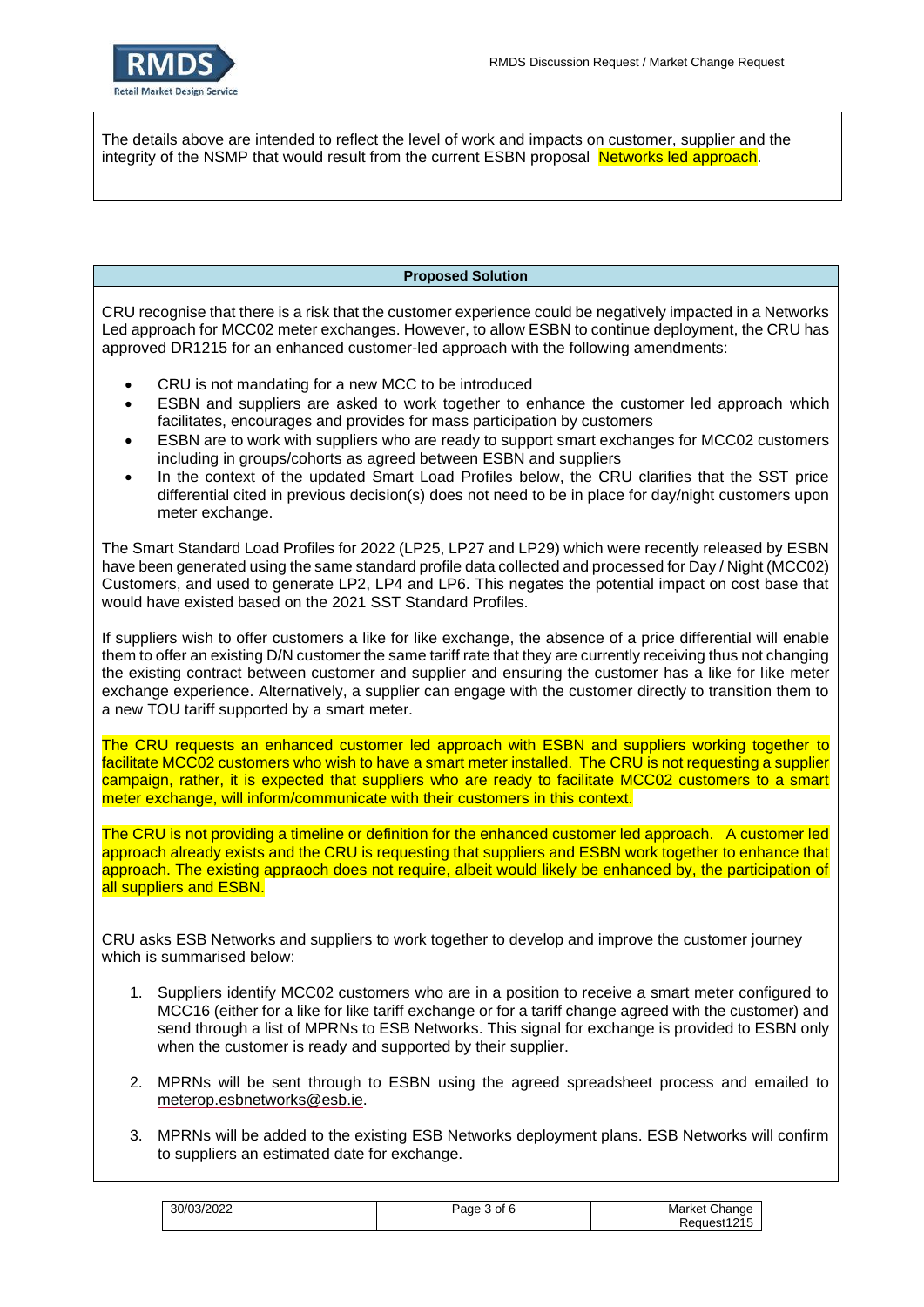

- 4. ESB Networks will issue the first and second letters to customers in advance of the exchange taking place (contents of letter to be reviewed by suppliers and ESB Networks and adapted if necessary). ESB Networks will only issue letters to customers who have been identified to them by suppliers and after ESB Networks have informed the supplier of the estimated date for exchange (based on the relevant deployment planning window).
- 5. Once the exchange is complete the 30 day Comms Proving period will commence to determine the initial CTF value at the MPRN. As per v13.00.00 design, this will determine how the meter will be managed by ESBN (i.e. whether remote or manual operation) and the level of Smart Data Services that can be offered to the customer. The existing v13.00.00 processes will apply for any requests for any Smart Data Services requests.

If a customer contacts ESB Networks directly requesting a Smart Meter they will be redirected to their supplier. to be included in their plans to ensure that the supplier is aware of which MCC02 customers are receiving Smart Meters.

**MCC02 – MCC16 exchanges outside of the enhanced customer led process.** 

ESB Networks has confirmed that in addition to the enhanced customer led approach outlined in this document, a meter exchange to MCC16 can also take place where an increased or decreased connection (i.e. a change in Maximum Import Capacity) is requested by a customer.

This includes:

- a) Where a site is currently MCC01 and the customer indicates on the increased / decreased connection form that they intend to request a Time Of Use tariff from their supplier, or;
- b) Where a site is currently MCC02 and therefore is already availing of a TOU tariff. In both instances, MCC16 is the default TOU MCC for customers  $\leq$  =16kVA, in line with the new connections process introduced as part of v13.00.00. The 301N will issue to the registered Supplier notifying of proposed changes to Meter Point Characteristics.

A fault exchange will not result in a change from MCC02 to MCC16.

Microgen customers can continue to request a Smart Meter. Individual Suppliers are to determine if they wish to facilitate Meter exchange requests from Microgen customers

CRU may review the exemption of a price differential at a later date as customers switch to smart tariffs.

This proposed approach would allow the principle of a customer led transition to Smart Services to remain and for continuation of the customer journey, i.e. for all legacy MCC's, to be the same as that of the MCC01 journey, which has proven successful to date.

A new Working Practice will be developed and approved by industry for the customer led approach of replacing MCC02 meters with Smart Meters. This will be developed through a dedicated MCC02 Working Group.

The MCC02 – MCC16 Meter Exchange Working Practice is to consider, but will not be limited to the following:

Processes and Timelines to Support Meter Exchanges Customer Correspondence Content and Roadmap ESB Networks Support Arrangements for Suppliers Customer Consent and Opt Out Management

CRU hopes that this approach will allow for the continuation of the contribution of the NSMP to meet national decarbonisation targets

| 30/03/2022 | οt<br>Page<br>$\Lambda$ | Market Change      |
|------------|-------------------------|--------------------|
|            |                         | est1215<br>'eauest |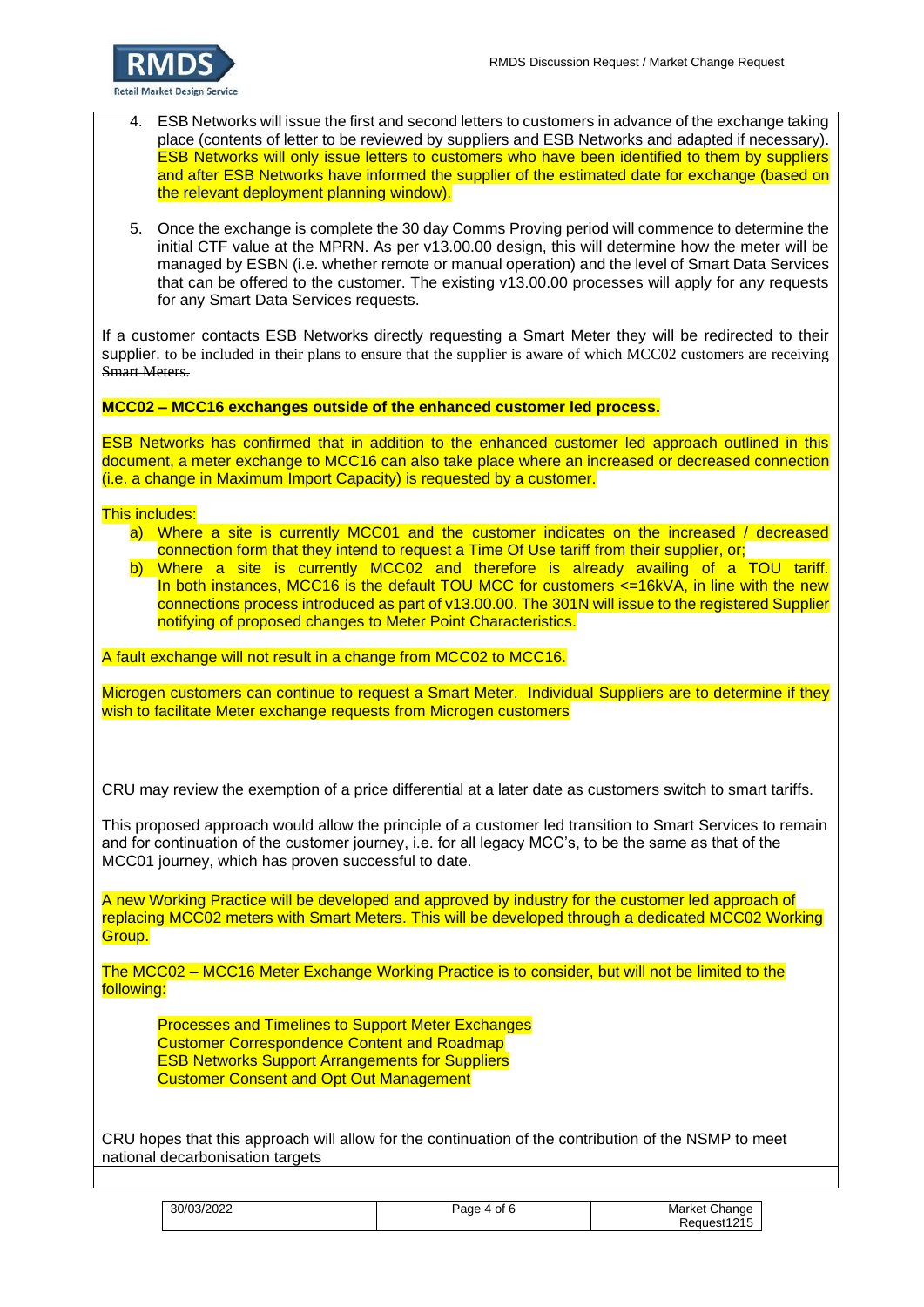

 $\overline{\phantom{a}}$ 

| <b>Scope of Change</b>  |                            |                    |                   |       |                  |       |       |        |                                             |
|-------------------------|----------------------------|--------------------|-------------------|-------|------------------|-------|-------|--------|---------------------------------------------|
|                         |                            | <b>DSO Backend</b> | <b>MP Backend</b> |       |                  | ω     | εù    | jce    |                                             |
| Design<br>Documentation | <b>Business</b><br>Process | System<br>Change   | System<br>Change  | Tibco | Supplier<br>EMMA | Schem | ebfor | Webser | <b>Ter</b><br>Extranet<br>Market<br>Website |
|                         |                            |                    |                   |       |                  |       |       |        |                                             |

| <b>Market Messages</b> |                     |               |            |           |  |
|------------------------|---------------------|---------------|------------|-----------|--|
| Message No.            | <b>Message Name</b> | <b>CoBL</b>   | <b>ROI</b> | <b>NI</b> |  |
| No Impact              | No Impact           | No            | No Impact  | No Impact |  |
|                        |                     | <u>Impact</u> |            |           |  |

| <b>Data Definitions</b> |
|-------------------------|
| No Impact               |
|                         |

| <b>Data Codes</b> |  |  |
|-------------------|--|--|
|                   |  |  |
|                   |  |  |
|                   |  |  |

| <b>Market Message Implementation Guides</b> |        |            |  |
|---------------------------------------------|--------|------------|--|
|                                             |        |            |  |
| <b>ROI</b>                                  | Yes/No | <b>INI</b> |  |

| <b>ROI - Market Process Diagrams – MPDs</b> |                         |  |                 |  |
|---------------------------------------------|-------------------------|--|-----------------|--|
| <b>Market Process Number</b>                | <b>Market Procedure</b> |  | <b>Affected</b> |  |
| No Impact                                   |                         |  | Yes             |  |
|                                             |                         |  |                 |  |

| <b>Guidance Documentation</b> |                |                 |  |
|-------------------------------|----------------|-----------------|--|
| <b>Document</b>               | <b>Version</b> | <b>Affected</b> |  |
| No impact                     |                | No Impact       |  |
|                               |                |                 |  |

| 30/03/2022 | aae<br>οt<br> | J Reauest1215<br>Market<br>Change |
|------------|---------------|-----------------------------------|
|------------|---------------|-----------------------------------|